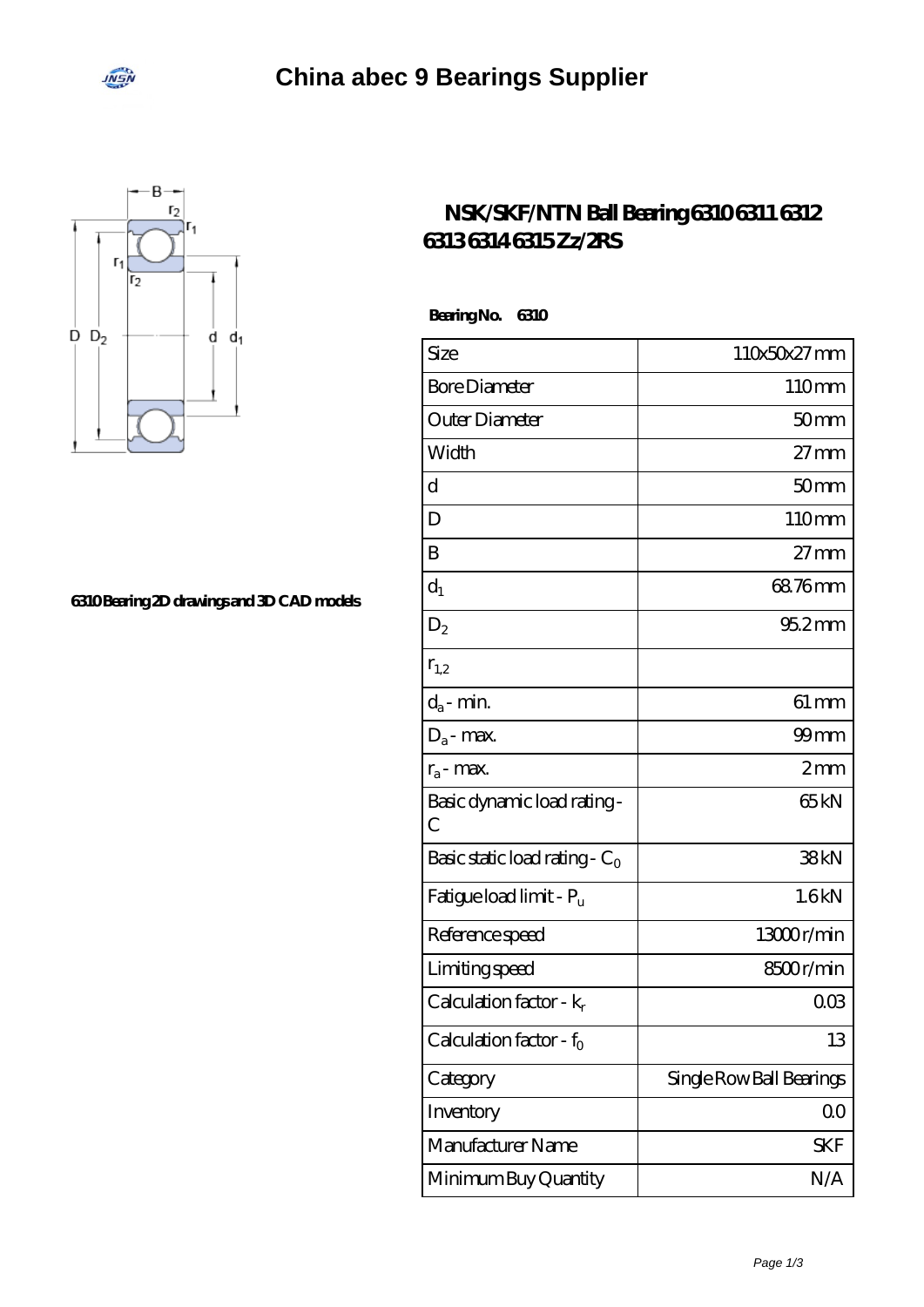## **[China abec 9 Bearings Supplier](https://onlinedegreenavigator.org)**

**INEW** 

| Weight /Kilogram                   | 1.083                                                                                                                                                                         |
|------------------------------------|-------------------------------------------------------------------------------------------------------------------------------------------------------------------------------|
| Product Group                      | BOO3O8                                                                                                                                                                        |
| Enclosure                          | Open                                                                                                                                                                          |
| Precision Class                    | ABEC 1   ISO PO                                                                                                                                                               |
| Maximum Capacity / Filling<br>Slot | No                                                                                                                                                                            |
| Rolling Element                    | <b>Ball Bearing</b>                                                                                                                                                           |
| Snap Ring                          | No                                                                                                                                                                            |
| Internal Special Features          | No                                                                                                                                                                            |
| Cage Material                      | Steel                                                                                                                                                                         |
| <b>Internal Clearance</b>          | CO-Medium                                                                                                                                                                     |
| Inch - Metric                      | Metric                                                                                                                                                                        |
| Long Description                   | 50MM Bore; 110MM<br>Outside Diameter: 27MM<br>Outer Race Diameter;<br>Open; Ball Bearing; ABEC 1<br>ISO PO, No Filling Slot; No<br>Snap Ring, No Internal<br>Special Features |
| Category                           | Single Row Ball Bearing                                                                                                                                                       |
| <b>UNSPSC</b>                      | 31171504                                                                                                                                                                      |
| Harmonized Tariff Code             | 8482.105068                                                                                                                                                                   |
| Noun                               | Bearing                                                                                                                                                                       |
| <b>Keyword String</b>              | Ball                                                                                                                                                                          |
| Manufacturer URL                   | http://www.skf.com                                                                                                                                                            |
| Manufacturer Item Number           | 6310                                                                                                                                                                          |
| Weight/LBS                         | 238                                                                                                                                                                           |
| Outer Race Width                   | 1.063Inch   27 Millimeter                                                                                                                                                     |
| Outside Diameter                   | 4.331 Inch   110Millimeter                                                                                                                                                    |
| Bore                               | 1.969 Inch   50 Millimeter                                                                                                                                                    |
| $d_1$                              | 68.76mm                                                                                                                                                                       |
| D <sub>2</sub>                     | $952$ mm                                                                                                                                                                      |
| $r_{1,2}$ min.                     | 2mm                                                                                                                                                                           |
| $d_{a}$ min.                       | $61 \,\mathrm{mm}$                                                                                                                                                            |
|                                    |                                                                                                                                                                               |